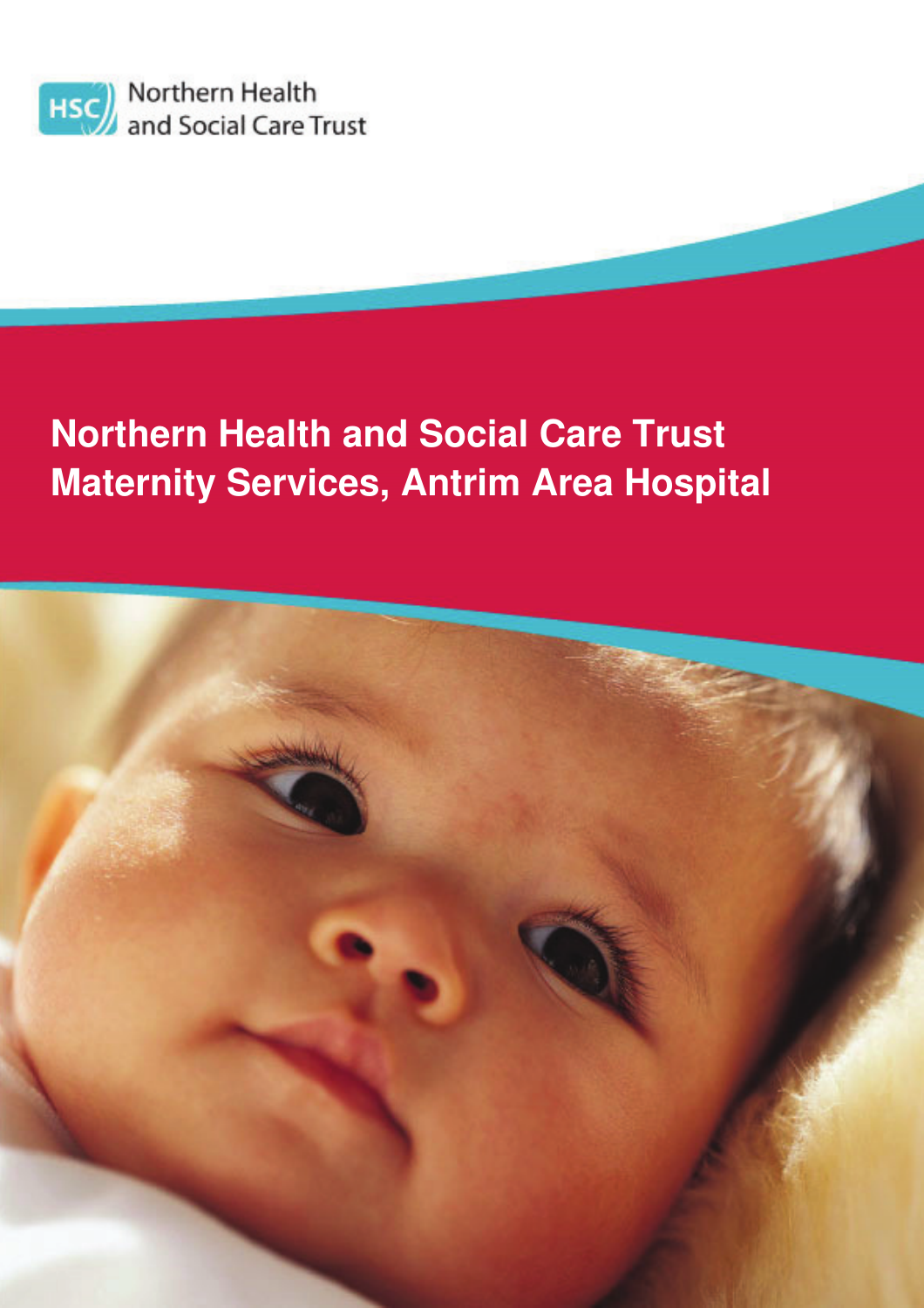## **Northern Health and Social Care Trust Maternity Services**

#### **Overview of Maternity Services**

Maternity Services are provided in Antrim and Causeway Hospitals and provide women with a range of choices for their place of birth. Every year approximately 4000 babies are born in the Northern Trust. The Northern Trust promotes and supports breastfeeding and has UNICEF Baby friendly accreditation.

#### **Choosing where to have your baby**

During pregnancy, labour and birth, we offer midwifery-led services, shared care, consultant led care and a home birth service. Our Midwifery-led services are offered to all women who have low risk pregnancy. Shared Care and Consultant-led services are provided by a number of professionals including your GP, Midwife and Consultant Obstetrician. The place of birth is dependent on individual assessment.

## **Antrim Area Hospital**

Maternity Ward areas can all be located on Level C with Maternity Outpatients located on Level A.

#### **Early Pregnancy Assessment Service, Level C, Gynae Unit, C1**

Any woman who is experiencing any pregnancy complications between 6 and 20 weeks of pregnancy can contact the Early Pregnancy Assessment Unit directly for advice or be referred by GPs, Community Midwives or the Emergency Department.

#### Opening hours

Monday to Friday, 9 am - 5 pm; Saturday and Sunday 10 am - 4 pm Outside of these hours please attend the Emergency Department.

#### Contact details:

Telephone – 028 9442 4198 (24 hour referral service).

#### **Fetal Maternal Assessment Unit, Level C, Ward C2**

If you are 20 weeks pregnant or more and experiencing pregnancy related problems you can contact the Fetal Maternal Assessment Unit (FMAU) directly or be referred by your midwife, GP or obstetrician.

Contact Details: Telephone 028 9442 4345

#### **Delivery Suite, Level C**

Antrim Delivery Suite has one birthing pool and 6 delivery rooms, one high dependency room and two theatres.

Contact Details

Telephone: 028 9442 4000 Ext: 4167/2301